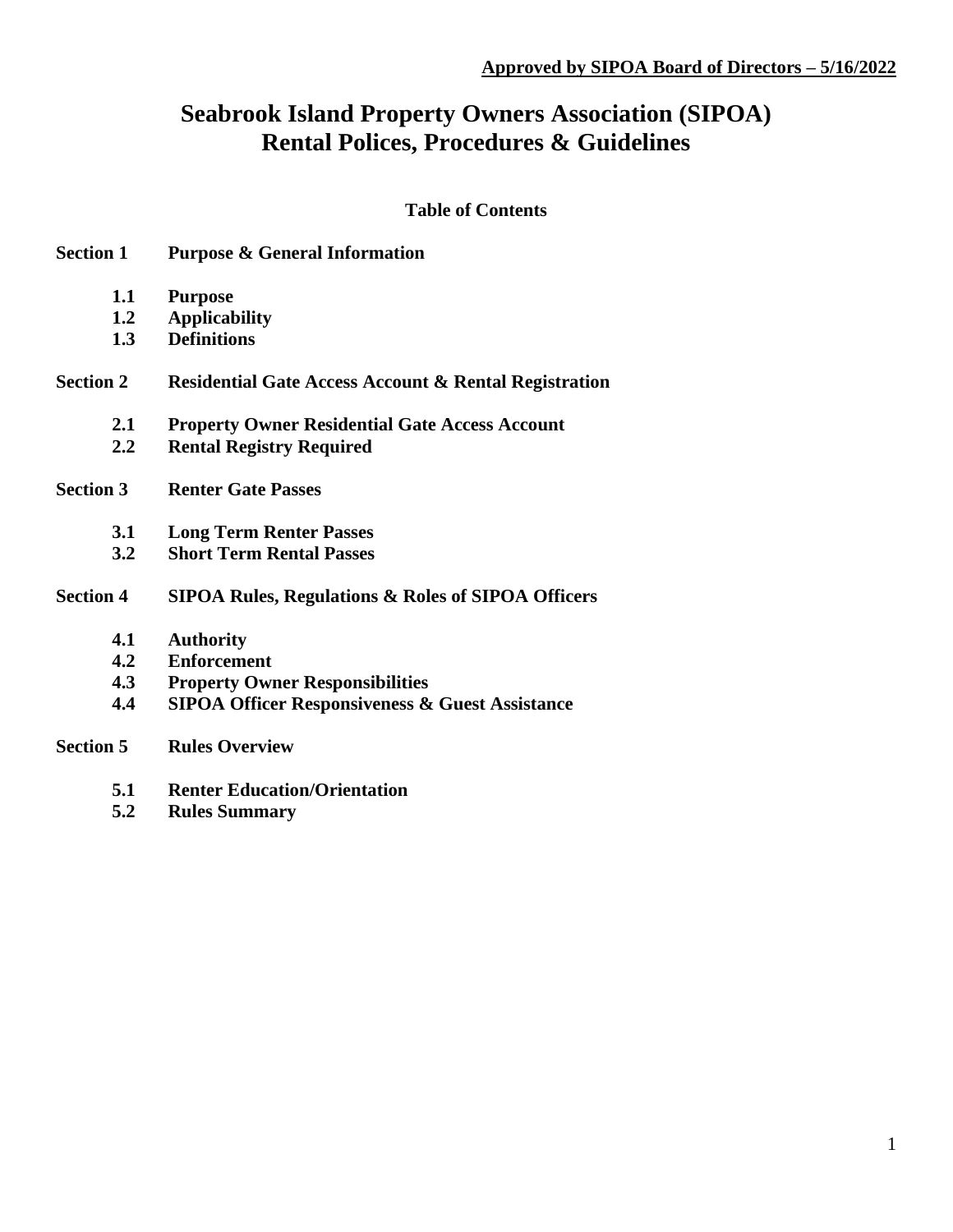# **Seabrook Island Property Owners Association (SIPOA) Rental Polices, Procedures & Guidelines**

## **Section 1 Purpose & General Information**

## **1.1 Purpose**

The purpose of this document is to gather all rental-related policies into a single, owner-friendly document. The objective in creating rental policies is to balance the economic needs of owners who offer their Property for rent with a quality of life expected by owners who do not – ensuring the behaviors of one group do not adversely impact the other. By doing so, the policies can help maintain the overall character and desirability of Seabrook Island for all who live, visit, and vacation in the community. In the event of any conflicts between this document and SIPOA's Covenants or Bylaws, the Covenants, Bylaws and this document control, in that order.

# **1.2 Applicability**

The SIPOA rental policies are applicable to all properties located within the Seabrook Island Development (SID) that are subject to the Covenants. Gate access policies also apply to residential rental units at Bohicket Marina Village for renters that have access to the SID.

## **1.3 Definitions**

Defined terms used in this document shall have the meanings set forth in SIPOA's Covenants and Bylaws. Defined terms used herein that are not defined in SIPOA's Covenants or Bylaws shall have the definitions set forth below.

**Emergency Contact:** If the Property Owner (or designated agent) is not physically located within 50 miles of the rental Property, the individual designated by the Property Owner to be a 24-hour local contact who is located within 50 miles and able to respond to the Property within two hours of receiving notice of a violation or emergency situation.

**Bylaws:** The Twelfth Restated and Amended Bylaws of Seabrook Island Property Owners Association recorded on June 29, 2021 in the Office of the Register of Deeds for Charleston County in Book 1008 at page 539, as amended from time to time.

**Covenants:** The Restatement and Tenth Modification of Protective Covenants for Seabrook Island Development, Charleston County, South Carolina recorded on June 29, 2021 in the Office of the Register of Deeds for Charleston County in Book 1008 at page 538, as amended from time to time.

**Gate Pass:** means a paper pass, electronic transponder, barcode, or any other device issued by SIPOA to facilitate entry to the SID.

**Gate Pass System:** means the "ABDI Gate Access" system and mobile app (or other SIPOA provided access software) for Property Owners, rental management companies, and Long Term Renters.

**Guest:** means a person invited by a Property Owner or a Long Term Tenant to visit such Property Owner or Long Term Tenant within the SID. Guest has the same meaning as Visitor. The term Guest does not include Short Term Renter Guests.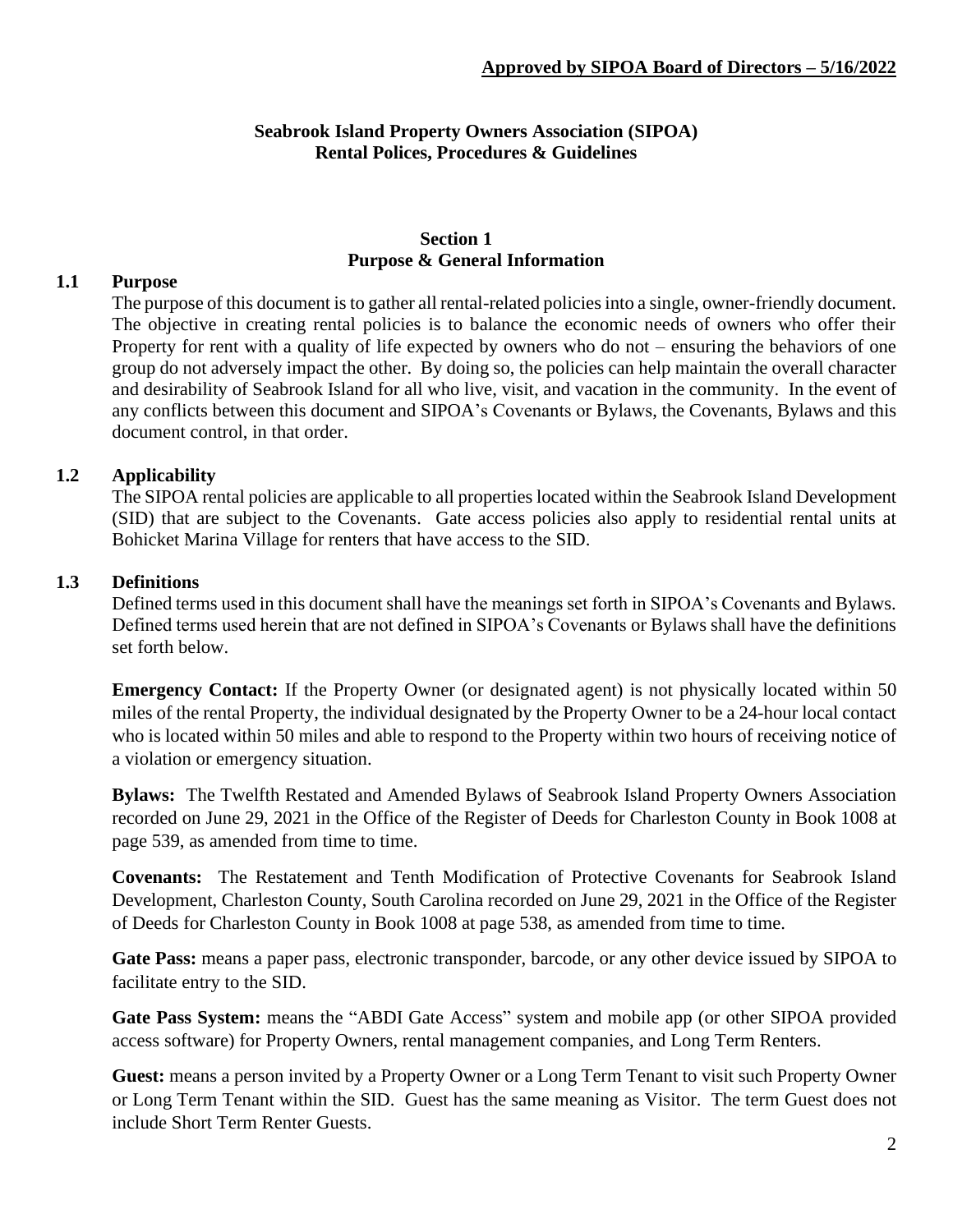**Long Term Rental:** A rental or other occupancy arrangement pursuant a lease or other written agreement for a period exceeding six (6) consecutive months.

**Long Term Renter:** A Renter under a Long-Term Rental.

**Property:** Shall have the definition set forth in the Covenants. For purposes of this policy, the term Property also includes those properties located outside the SID that have certain contractual use rights related to the SID as a result of a written agreement with SIPOA.

**Property Owner:** Shall have the definition set forth in the Covenants.

**Property Owner in Good Standing:** Shall have the definition set forth in the Bylaws.

**Rental Pass Portal**: means a feature of the Gate Pass System which allows rental management companies to enter guests via manual entry or spreadsheet upload.

**Rental Registry**: SIPOA-required annual registration of any Property that will be available for all rentals.

**Renter:** means a Person renting a Property. The term Renter shall mean the same as Tenant.

**Security Verification Code (SVC):** A confidential, unique ID word and/or number assigned to each Property, which identifies the Property Owner in the Gate Pass System, to gate SIPOA Officers as a verbal ID code, and to SIPOA.

**Sherriff's Deputy:** Any officer employed by Charleston County Sherriff's office or other governmental policing authority having jurisdiction within the SID.

**Short Term Rental**: Any rental or other occupancy arrangement other than a Long Term Rental. For avoidance of doubt, and without limitation, Short Term Rentals shall include Vacation Club Properties.

**Short Term Renter:** A Renter under a Short Term Rental.

**Short Term Renter Guest:** A guest of the Short Term Renter who is expressly identified as the Short Term Renter in rental documents.

**SID:** Shall have the definition set forth in the Covenants.

**SIPOA**: means Seabrook Island Property Owners Association.

**SIPOA Officer:** Any employee or contractor of the third-party private security company engaged by SIPOA.

**Tenant:** means a Person renting a Property. The term Tenant shall have the same meaning as Renter.

**Vacation Club Properties**: Any Property that is owned, leased or managed by a private membership organization or entity that is engaged in providing short-term accommodations and related services to its members. Vacation clubs typically own or lease properties on a long-term basis, offer and rent those properties to the clubs' members on a short-term basis, and model a membership structure where its members purchase membership levels granting access to a portfolio of properties and personalized services, but does not convey upon its members an ownership interest in the properties. The term Vacation Club Properties does not include Time Shares.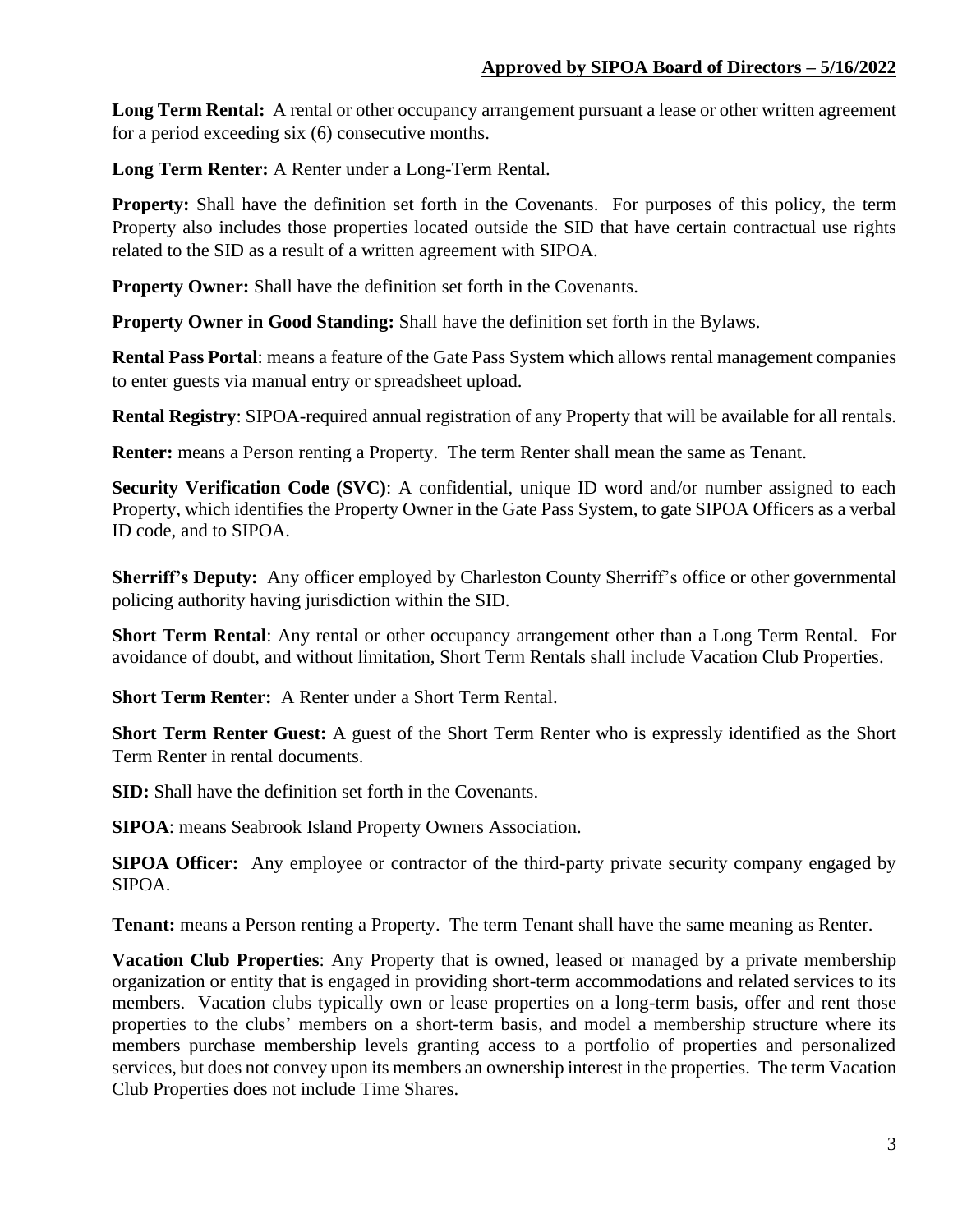## **Approved by SIPOA Board of Directors – 5/16/2022**

**Time Share**: Any Property subject to any type of "Vacation Time Sharing Plan" as defined in Section 27- 32-10, Code of Laws of South Carolina, 1976, as amended, or "Vacation Multiple Ownership Interests" as that term is defined in Section 27-32-250, Code of Laws of South Carolina, 1976, as amended. Time Shares are prohibited by the Covenants.

**Visitor**: means a person invited by a Property Owner or a Long Term Tenant to visit such Property Owner or Long Term Tenant within the SID. Visitor has the same meaning as Guest. The term Visitor does not include Short Term Renter Guests.

**VRBO**: means Vacation Rental By Owner or other similar online property rental system used by Property Owners who self-manage their rentals as well as rental management companies.

## **Section 2 Gate Pass System Account & Rental Registration**

## **2.1 Property Owner Gate Pass System Account**

All Properties are assigned a unique residential Security Verification Code (SVC) in the SIPOA Gate Pass System. This confidential SVC is provided to new Property Owners upon purchase of a Property. The SVC can be changed by the Property Owner upon request to SIPOA. The SVC, which identifies the user in the Gate Pass System and to gatehouse SIPOA Officers, is confidential. It should not be shared with Renters, Short Term Renter Guests, Visitors, or contractors.

Information in the Property Owner's Gate Pass System account includes the owner(s) names, primary/secondary contact address, telephone number, email address, motor vehicle information, and Emergency Contact information. The accuracy of Property Owner information can be critical in the event of an emergency. Therefore, Property Owners are required to provide SIPOA with Emergency Contact information upon rental registration, and must keep their Gate Pass System account records up to date and review them at least annually for accuracy.

## **2.2 Rental Registration Required**

All Property Owners who rent their Properties as either Long Term Rentals or Short Term Rentals must register their Property with SIPOA for the Rental Registry prior to the first rental. This allows SIPOA to enter information on the Property, Town business licensing, property management company and/or VRBO into the Gate Pass System so Renter reservations can be uploaded or manually entered into the system. If a Property is used for rental and is sold or transferred to a new Property Owner who intends to rent the Property, that new Property Owner must submit new rental information to SIPOA prior to the first rental event. Registration is at no cost to the Property Owner.

#### **Why we require Registration**

The purpose of the Rental Registry is to provide SIPOA with enough information to expeditiously contact the Property Owner, rental management company, or both regarding any incident if an Sherriff's Deputy or SIPOA Officer is summoned to a Property. It is also the validating process for situations where Property Owners allow other persons or companies to manage the Property on their behalf.

#### **Information we need from you**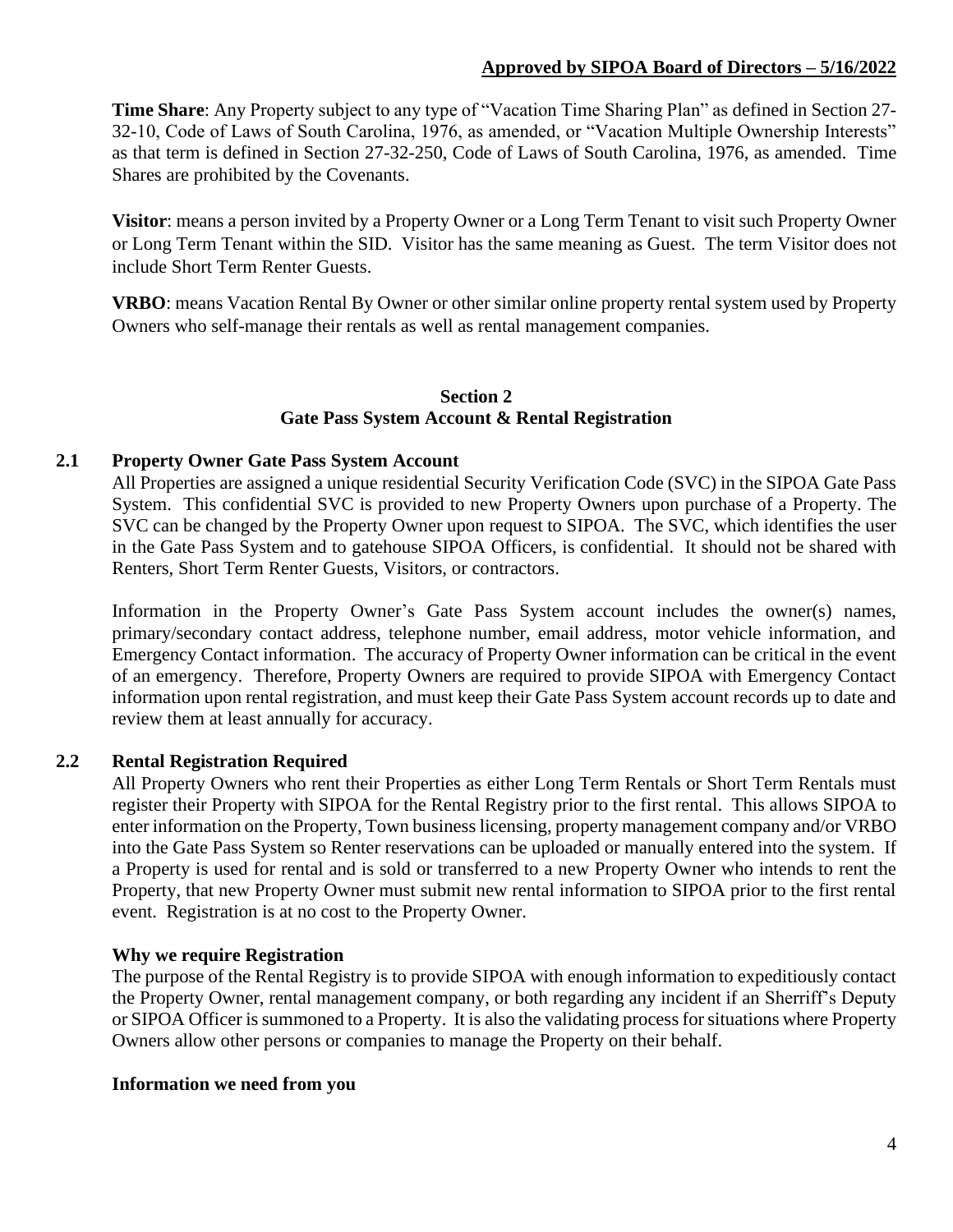At minimum, you are required to provide the Property address, Property Owner's name, email address, telephone number, Emergency Contact information, and rental management company name, telephone number, and email address.

## **2.2.1 Registry Expiration**

SIPOA rental registrations are valid for a term of one calendar year. All registrations expire on December 31<sup>st</sup> of each year and must be renewed annually. Prior to the expiration date, SIPOA will issue an email reminder enabling the Property Owner to review all information, make any revisions, and complete an online renewal. WEB LINK TO FORM

## **2.2.2 Transfer of Registrations**

Rental registrations are only valid for the Property Owner who registered the Property. Rental registrations are not transferrable.

#### **2.2.3 Enforcement**

Failure to register a rental Property or renew a registration shall result in non-issuance of Gate Passes for Renters, Short Term Renter Guests and Visitors for that Property. Additionally, any other actions that may be applicable based on SIPOA Governing Documents may be enforced.

#### **2.2.4 Documentation and Disputes**

Registry or non-response violations will result in SIPOA providing a written communication to the Property Owner and rental management company detailing the incident(s) and violation assessments, if any. If a dispute arises, the Property Owner may appeal to the Safety & Security Committee per SIPOA Bylaw provisions.

#### **Section 3 Renter Gate Passes**

## **3.1 Long Term Renter Gate Passes**

Long Term Renters are entitled to obtain a Gate Pass in the form of a barcode. Barcodes are for Long Term Renters are valid only for the term of the lease and expire on the last day of the lease unless a signed lease extension is presented to SIPOA. Long Term Renters identified on the lease are entitled to one barcode per vehicle registered at that address, with a maximum of four vehicles. Upon presentation of the lease, SIPOA will create a Gate Pass System account and SVC specifically for the Long Term Renter. Long Term Renters are not permitted to use the Property Owner's gate access account or SVC number.

#### **3.2 Short Term Renter Gate Passes**

#### **3.2.1 Purpose**

For Short Term Rentals, a rental Gate Pass is required for each vehicle used by Short Term Renters and Short Term Renter Guests on SIPOA roads or parked at the rental Property. This includes rental Properties located inside the main entry at the Gatehouse as well as those located in Bay Pointe and Salt Marsh. Gate Passes issued to Short Term Renters cannot be used for any other purpose, such as, but not limited to, rental management company entry, commercial contractor work, Short Term Renter Guests, deliveries, or domestic cleaning. Failure to comply with these rules may result in a citation/violation assessment to the Property Owner. For the Short Term Renter's convenience, some community/rental rules are included with the Gate Pass.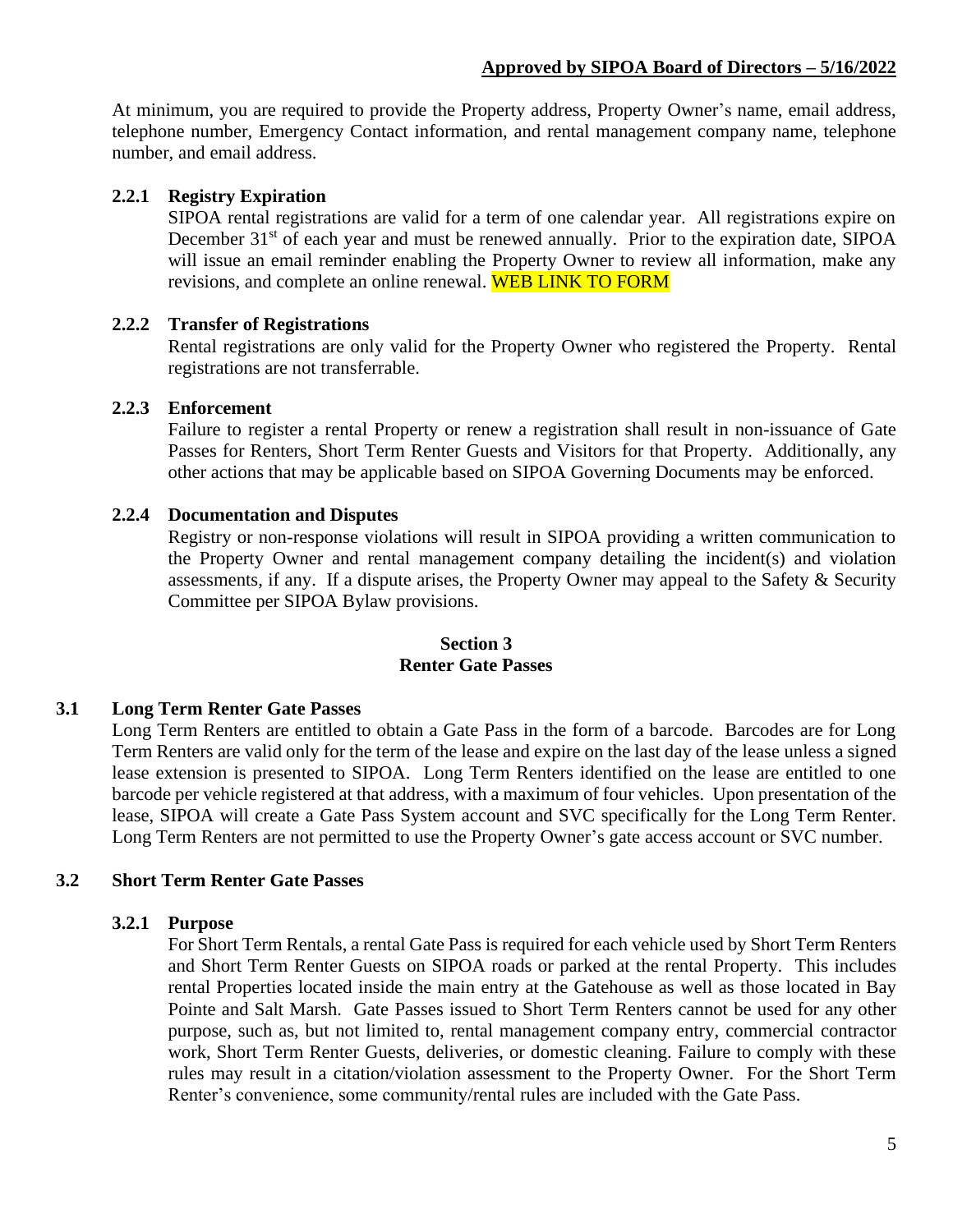## **3.2.2 Requesting passes**

#### **Rental Management Company rental passes**

In order for rental management companies to request Short Term Rental Gate Passes, the Property Owner must be a Property Owner in Good Standing and have have a currently valid SIPOA rental property registration. During the registration process, the Property Owner must also designate the rental management company as an authorized representative of the Property Owner and grant them permission to enter rental Gate Passes into the online system.

Gate Passes for Short Term Renters must be entered into the SIPOA Gate Pass System via the online Rental Pass Portal. Rental management companies should ascertain the number of vehicles that are anticipated for each party of Short Term Renters, and that number of Gate Passes should be entered into the Gate Pass System with the initial reservation. The number of Short Term Renter Gate Passes permitted must not exceed the number of bedrooms the rental Property (minimum two passes). Short Term Renters and Short Term Renter Guests are not authorized to request Gate Passes themselves by contacting/calling the Gatehouse, and enforcement actions may be taken against the rental management company and/or Property Owner for failure to use the Rental Pass Portal to designate Short Term Renters.

#### **Property Owner (VRBO or similar) self-managed rental property passes**

In order for Property Owners to request Short Term Renter Gate Passes, the Property Owner must be a Property Owner in Good Standing and have a currently valid SIPOA rental property registration. The Gate Pass System will be activated to enable the Property Owner to enter Short Term Renter Gate Passes. Instructions for entering these passes can be found at **LINK**, and Short Term Renters MUST be designated as ""Short Term Renters" in the Gate Pass System.

Passes for Property Owner-managed Short Term Renters must be entered into the SIPOA Gate Pass System via the online Rental Pass Portal. Property Owners should ascertain the number of vehicles that are anticipated for each party of Short Term Renters, and that number of Gate Passes should be entered into the Gate Pass System with the initial reservation. the The number of Short Term Renter Gate Passes entered per rental Property must not exceed the number of bedroomsin the Property (minimum two passes). **Short Term Renters and Short Term Renter Guests are not authorized to request Gate Passes themselves by contacting the Gatehouse, and enforcement actions may be taken against the Property Owner for failure to use the Gate Pass System or to accurately designate Short Term Renters.**

#### **3.2.3 Purchasing and Distributing Passes**

#### **Pass Fees**

Short Term Renter Gate Passes are subject to a fee schedule established by the SIPOA Board of Directors and are paid by the Property Owner of the rental Property.

#### **Rental Management Company rental passes**

Property Owners who rent their Property with the assistance of a rental management company shall be invoiced through the rental management company for all rental Gate Passes issued for their Property as entered by the rental management company.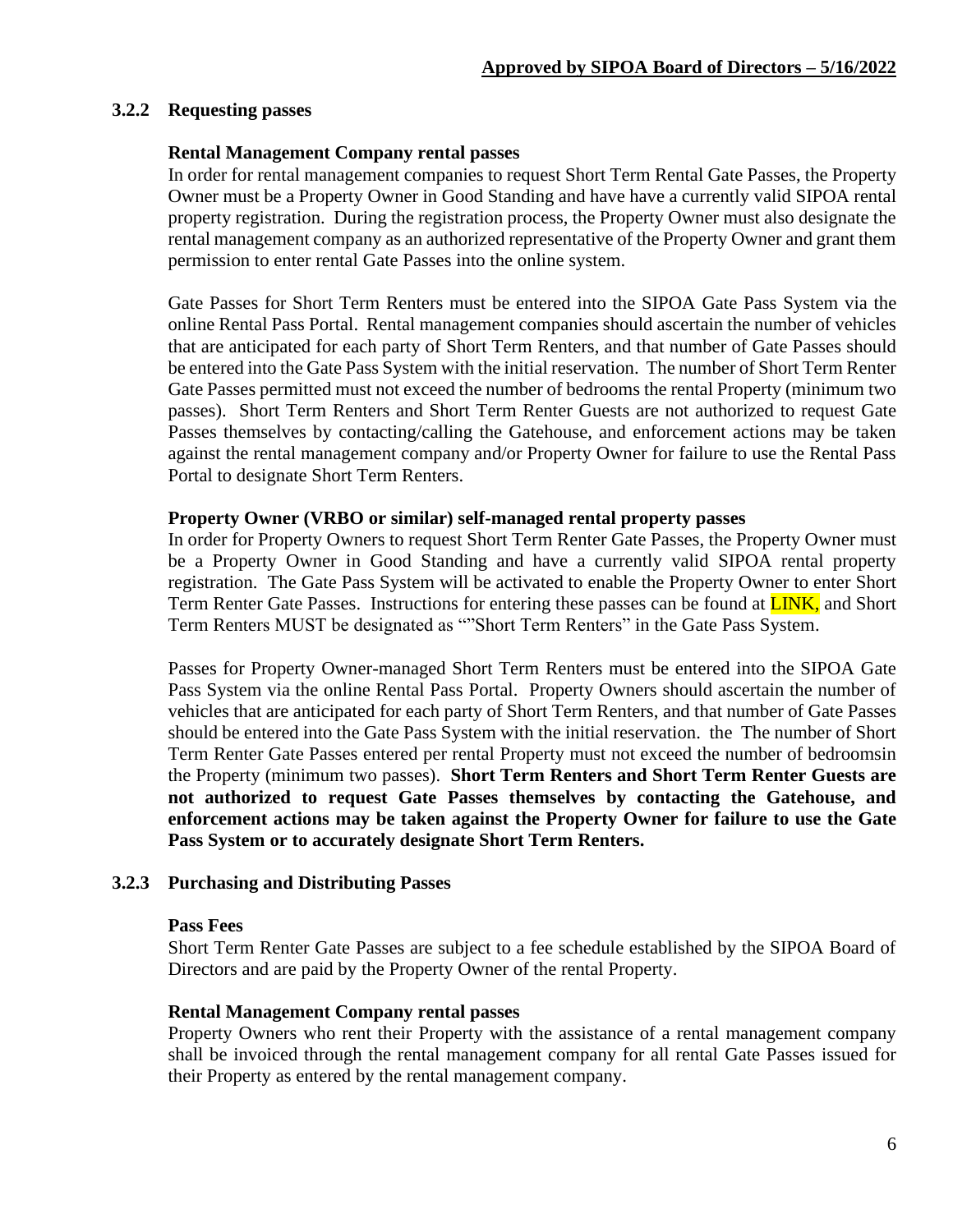## **Approved by SIPOA Board of Directors – 5/16/2022**

For purposes of invoicing, the rental management company shall be charged monthly for each rental Gate Pass based on the date the Gate Pass request was entered into the Gate Pass System (not the date of Short Term Renter arrival).

Payment must be made to SIPOA based on the terms specified on the invoice. Failure to make timely payment may result in non-issuance of rental Gate Passes for all Seabrook Island Properties managed by the property management company.

All rental management companies are required to obtain their Short Term Renter Gate Passes a minimum of two weeks in advance of the arrival date for rental management company distribution to their Short Term Renters. This will allow the rental company to provide the Short Term Renter with the Gate Pass before arrival and eliminate the need to stop at the Gate Pass center or obtain their Gate Pass at the gate, thereby speeding traffic flow.

If the rental management company enters a rental Gate Pass request and is unable to distribute the Gate Pass to their renter prior to arrival, the Short Term Renter may obtain their Gate Pass at the Gate Pass facility designated by SIPOA during Gate Pass facility hours of operation or at the gate but must present the QR code for their Gate Pass as generated by the Gate Pass System for each vehicle going to the Property. Rental management companies must direct their Renters without passes and who are arriving during facility hours of operation, to stop at the SIPOA Gate Pass facility at 1900 Seabrook Island Road before going to the gate.

Any Gate Pass issued by SIPOA Officers at the Gate Pass facility or gate on the day of check in and not distributed to the renter by the rental management company in advance of the check-in date is subject to a Gate Pass processing fee which will be billed to the rental management company on a monthly basis. Any Short Term Renter arriving without a printed rental Gate Pass or the QR code for their rental will be turned away and directed to contact the rental management company or Property Owner.

#### **Property Owner (VRBO or similar) self-managed rental property passes**

Property Owners who rent their Property without the assistance of a rental company can select from the following two options:

- 1. Distribute Renter Gate Passes in advance to their Renters.
- 2. Receive an invoice from SIPOA for their Renter Gate Passes.

For purposes of invoicing, the Property Owner's account shall be charged monthly for each rental Gate Pass based on the date the reservation was entered into the Gate Pass System (not the date of Short Term Renter arrival).

The Property Owner may elect to pick up their Short Term Renters' Gate Passes in advance and provide personal delivery to their Short Term Renters. This will provide the Short Term Renter with a Gate Pass before they arrive and eliminate the need to stop at the Gate Pass center or obtain their Gate Pass at the gate, thereby speeding traffic flow.

Alternatively, the Property Owner may choose to have their Renter pick up the Gate Pass at the Gate Pass facility designated by SIPOA during Gate Pass facility hours of operation or at the gate. Property Owners must direct their Renters without Gate Passes and who are arriving during facility hours of operation, to stop at the SIPOA Gate Pass facility at 1900 Seabrook Island Road before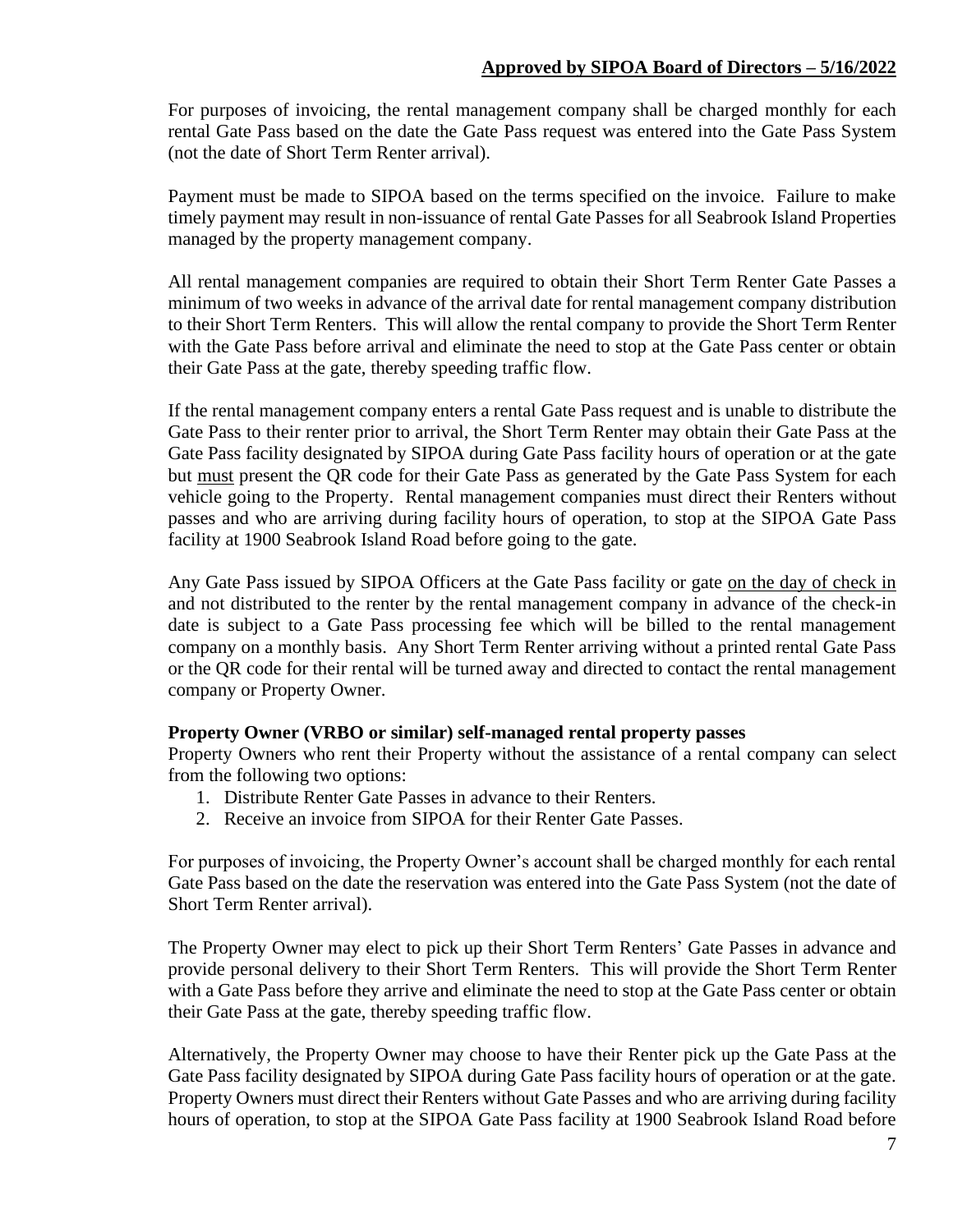going to the gate. The Short Term Renter must be provided with and present the QR code generated by the Gate Pass System for each renter vehicle going to the Property.

Any rental Gate Pass issued by SIPOA Officers at the Gate Pass facility or gate on the day of check in and not distributed to the renter by the Property Owner in advance of the check-in date, is subject to a Gate Pass processing fee which will be billed to the Property Owner on a monthly basis. Any Short Term Renter arriving without a printed rental Gate Pass or the QR code for their rental will be turned away and directed to contact the Property Owner.

## **3.2.4 Long Term Renter Guests**

Long Term Renters who are expressly identified in rental documents may authorize entry of Long Term Renter Guests as an implicit right delegated by the renting Property Owner, however Long Term Renter Guests may not authorize access for others. Long Term Renter Guests should be entered via the Gate Pass System. SIPOA recommends that Property Owners who rent their Property should include terms of Long Term Renter Guests' access in their rental agreements. The Property Owner (if Property is self-managed), or rental management company is responsible for enforcing the terms of their contracts.

#### **Short Term Renter Guests/Additional Passes**

Occasionally, Short Term Renters may need additional Gate Passes to accommodate their Short Term Renter Guests. In some cases, Gate Passes are needed for additional vehicles that were not planned during the rental booking. In other cases, Gate Passes may be needed for people visiting the Short Term Renter. SIPOA recommends that Property Owners who rent their Property should include terms of Short Term Renter Guests' access in their rental agreements. The Property Owner (if Property is self-managed), or rental management company is responsible for enforcing the terms of their contracts. In all cases, additional Gate Passes must be requested from and approved by the Property Owner/rental management company.

The Property Owner/rental management company must enter the Gate Pass into the online rental portal and issue a QR code to the Short Term Renter Guest. Short Term Renters do not have access to the Gate Pass System either online or by verbally requesting Gate Passes from the gate. Gate SIPOA Officers will not issue Short Term Renter Guest Gate Passes unless the Gate Passes are in the Gate Pass System prior to the Short Term Renter Guest's arrival. If a Short Term Renter Guest arrives and their Gate Pass is not in the system, the Short Term Renter Guest will be directed to the rental management company or Property Owner to enter the Gate Pass request. Short Term Renter Guests must be entered in the category of "Short Term Renter Guest," and the owner may be billed per the rental Gate Pass schedule if applicable.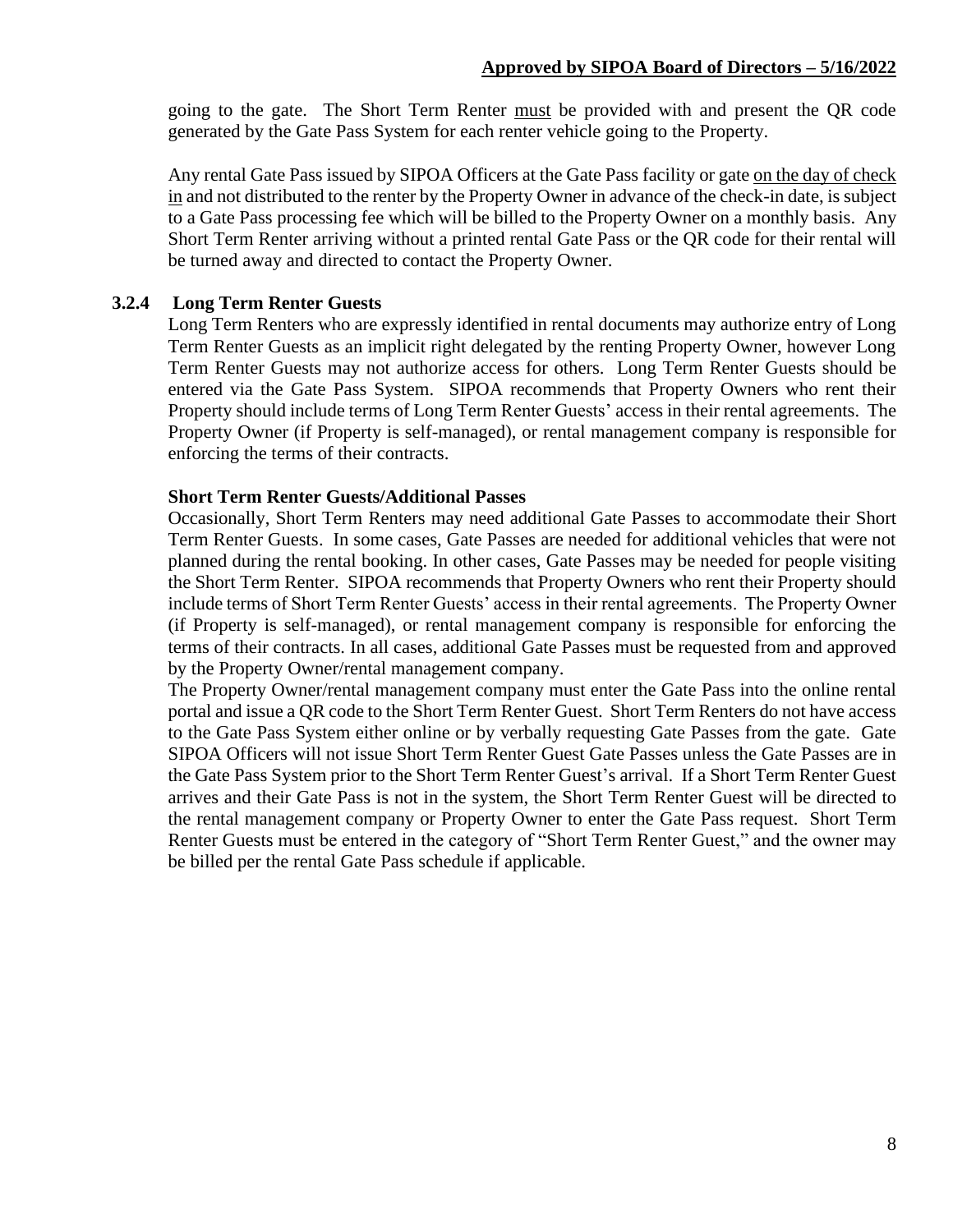# **3.2.5 Refunds**

If a Short Term Renter cancels their reservation prior to the arrival date, both Property Owners and rental management companies should immediately remove them from the Short Term Renter list. Refund requests will be considered on a case-by-case basis. Please contact SIPOA in writing with specific details should you have a request for a refund.

## **3.2.6 Pass Limits**

No parking is permitted on any landscaped portions of improved Properties. Parking is limited to only those designated driveway, garage and guest parking areas whose surfaces are designed to accommodate vehicles and have been approved by the ARC. Therefore, Property Owners and rental management companies must designate a maximum number of Gate Passes that may be issued for each Property. The maximum vehicle pass limit shall be specified in the rental agreement for the specific Property and enforced by the Property Owner or rental management company, but must not exceed one per bedroom, minimum two passes

## **3.2.7 Pass Display**

Gate Passes issues for Renter vehicles shall be prominently displayed when approaching the gatehouse and entering Seabrook Island. When driving in the SID, rental Gate Passes may be displayed. When a vehicle is parked at any location inside the main gate, or inside the Salt Marsh or Bay Pointe gates, rental Gate Passes shall be prominently displayed on the vehicle's driver'sside dashboard so that all information is clearly visible from the outside of the vehicle. Failure to display a Gate Pass for entry and/or parking may result in a citation and violation assessment.

# **Section 4 SIPOA Rules, Regulations & Roles of SIPOA Officers**

## **4.1 Authority**

The SIPOA Covenants and Bylaws provide the authority for SIPOA Officers to enforce SIPOA Rules & Regulations and provide access control for the SID. Within the SID, SIPOA Officers are authorized to observe and take reasonable steps to prevent trespass, property damage, personal injury, theft, vandalism, nuisance, disturbance, or failure to abide by the Rules & Regulations, and may request the assistance of police authorities as circumstance warrant. SIPOA Officers may issue citations for any violation of the SIPOA Rules & Regulations. Violations may result in assessments as outlined in the Violation Assessment Schedule (Rules & Regulations Appendix A).

## **4.2 Enforcement**

SIPOA values and emphasizes the safety of Property Owners, their Family Members, Guests and Renters. SIPOA Officers are authorized to enforce SIPOA Rules & Regulations created to maintain safety. To that end, SIPOA Officers may conduct radar speed controls, perform traffic stops for moving violations (such as speeding, passing bicyclists at traffic islands, and failure to stop where indicated), enforce parking rules on SIPOA property, and issue citations for violations of any SIPOA Rules & Regulations. SIPOA Officers are not responsible to respond to incidents/violations on SIPOA Seabrook Island Club property (Island House and parking area, Beach Club, Racquet Club, Golf Courses, or Equestrian Center), or at Camp St. Christopher.

## **4.3 Property Owner Responsibilities**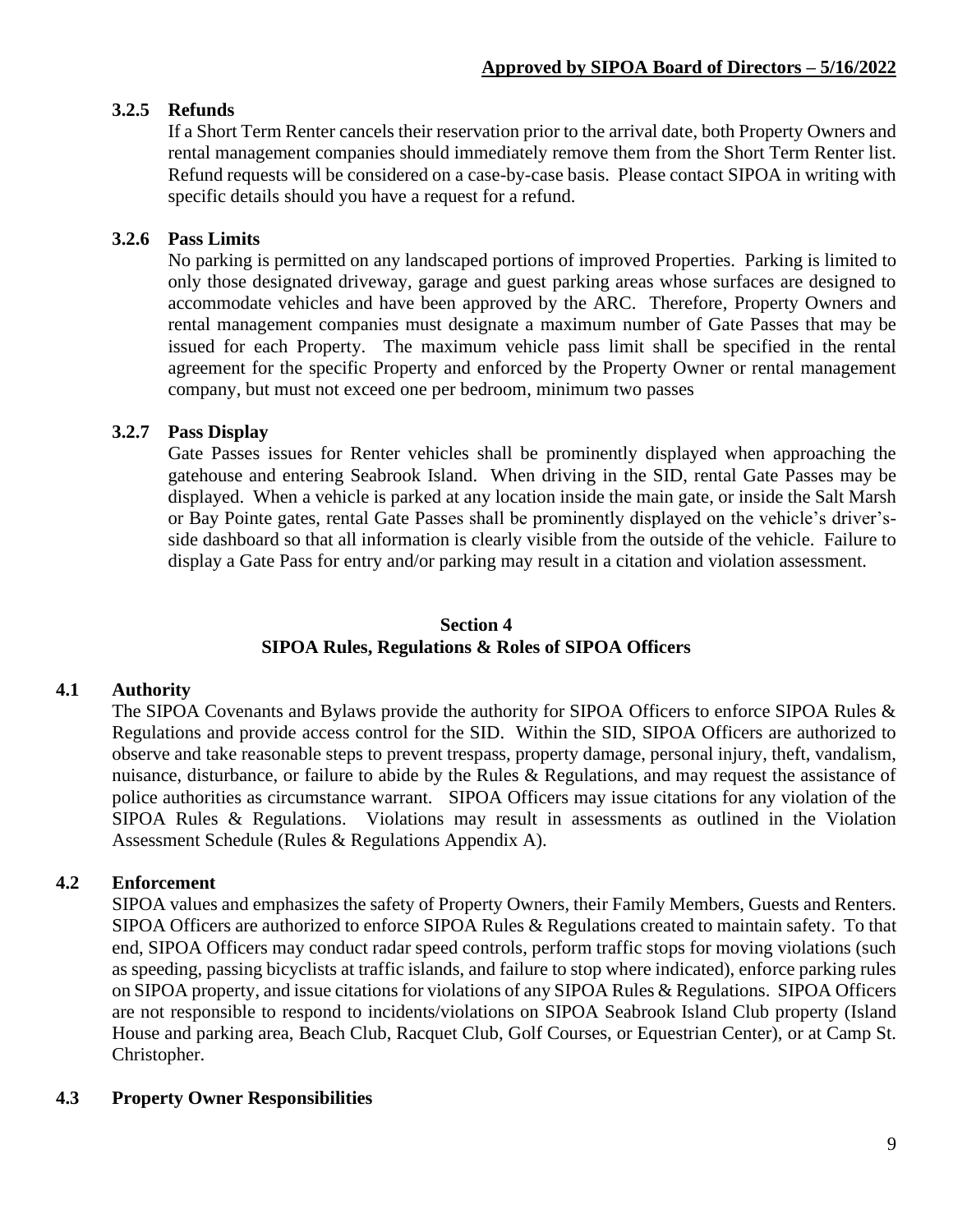## **Approved by SIPOA Board of Directors – 5/16/2022**

Property Owners are responsible for the conduct of their Family Members, Tenants, Visitors and contractors, whether or not the Property Owner is present at the time violations occur. If any Family Member, Tenant, Visitor or contractor violates the SIPOA Protective Covenants, By-Laws or any Rule or Regulation, the Board may take enforcement action, including but not limited to imposing fines and assessments. Fines shall first be imposed on such violator. The Property Owner will also be notified of violations or fines related to their Rental Guests. If the violator does not pay the fine within the time set by the Board or its designee, the Property Owner shall be liable for payment of the fine as an assessment upon notice from the Board. Failure to pay the assessment may result in a lien against the Property and/or other legal action as specified in the Covenants.

#### **4.4 SIPOA Officer Responsiveness and Assistance**

SIPOA Officers may need to visit a Property under a wide range of circumstances to help address noise, parking, Rules & Regulations violations, assist emergency responders, etc. NOTE: SIPOA are NOT first responders. For any medical or other emergency, Property Owners, Visitors and Renters should contact 911, not the Gatehouse.

SIPOA Officers will continue to address these routine types of situations without the need for Property Owner or rental company involvement. In the vast majority of cases, SIPOA Officers are able to resolve issues without the need for Property Owner or rental company assistance. Sherriff Deputies are a backup resource and can be summoned if needed. In the event Sherriff Deputies and/or SIPOA Officers are summoned to a Property, the registry contact information is used as a proactive courtesy to notify the Property Owner and rental management company of the findings and outcome.

There are also situations where SIPOA Officers are unable to assist Property Owners, Renters, Guests and Short Term Renter Guests. Examples include: Renter, Guest and Short Term Renter Guest lockouts, lost Renter, Guest and Short Term Renter Guest passes, repeated and excessive Rules violations, changing flat tires, providing jumpstarts, taking out or replacing trash cans, rendering personal assistance inside a residence, carrying groceries, and house checks unless connected with alleged crime in progress, vandalism or ongoing sounding alarm. In these instances, SIPOA needs the assistance of the rental management company or Property Owner to resolve matters in a timely manner.

In those limited situations when a Property Owner and/or rental management company is contacted by SIPOA through use of the Rental Registry and SIPOA is unable to immediately reach the Property Owner and/or rental management company, the Property Owner and/or rental management company must return the call to SIPOA within two hours to provide as rapid a response as possible. If there are more than three separate instances of non-responses within the required two-hour period, the Property Owner or rental management company shall be required to speak with a SIPOA representative. If SIPOA is not satisfied with the ability or willingness of the Property Owner to conform to the response policy, the issuance of rental Gate Passes to that Property may be suspended.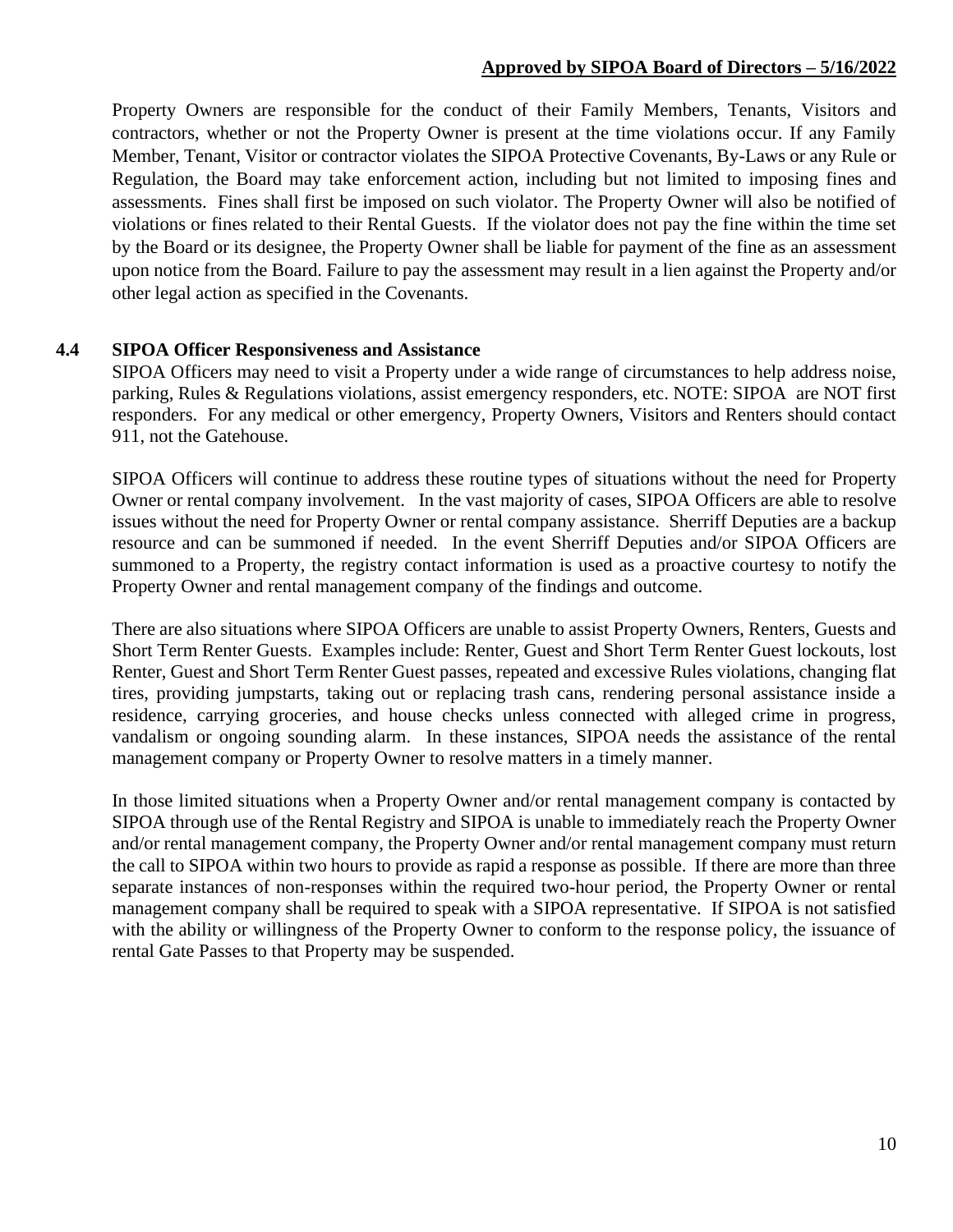# **Section 5 SIPOA Rules**

# **5.1 Renter Education/Orientation**

To promote SIPOA's ongoing emphasis on safety and to a foster a positive experience for Renters, it is important that they are educated and aware of community rules and behavioral expectations. To facilitate the process, SIPOA provides informational materials to Renters upon arrival. This has been successful to a certain extent, but SIPOA would like to ensure that all Renters understand community rules. To that end, SIPOA continues to develop educational materials specifically geared to Renters.

Renters booking via both rental management companies and Property Owner managers will be required to view a short video that provides information on SIPOA rules. A link that can be emailed to renters will be provided to rental companies and owner managers. The software will allow Renters to acknowledge that they have reviewed the rules prior to their arrival.

## **5.2 SIPOA Rules Summary**

Listed below is a summary of the most important community regulations and policies that apply to all who live, visit or vacation within the SID. Rental management companies and Property Owner managers are requested to provide this information to their renters as part of the rental agreement. The complete set of Rules & Regulations is available on Sipoa.org.

- CALL 911, NOT THE GATEHOUSE, FOR MEDICAL AND OTHER EMERGENCIES.
- Gate access rental passes must be prominently displayed when entering the SID or when a vehicle is parked.
- Rental Gate Passes issued to Long Term Renters or Short Term Renters are not valid for commercial work, rental management companies, domestic cleaners, Short Term Rental Guests or Visitors.
- Speed limit is 25mph unless otherwise posted.
- Vehicles with rental passes may not park in the Oyster Catcher Community Center parking lot which is reserved for Property Owner vehicles only.
- Vehicles parked on the roadside must be parked in the direction of traffic and in front of undeveloped properties only unless the owner of a developed Property has granted specific permission.
- Parking is permitted in driveways, SIPOA approved guest parking areas, garages. Parking is not permitted on landscaped areas, lawns, pine straw, or mulch.
- Overnight parking (11:00p.m. 7:00a.m.) on Seabrook Island roadways is prohibited.
- No parking within 15' of a fire hydrant or 50' of a traffic island.
- Do not pass cyclists in traffic islands and do not cross the road to go around traffic islands.
- Pedestrians have the right of way. Pedestrians walk against traffic, cyclists ride with the flow of traffic. Cyclists must ride single file and observe all traffic regulations
- Do not hang towels or clothing outside where visible from the street or other properties.
- Trash receptacles must be removed from the roadside on the day of pickup and stored where not visible from the road or neighboring properties.
- Pets must be leashed when outdoors.
- Motorcycles, golf carts, electric scooters, electric skateboards or similar motorized vehicles are not permitted in the SID.
- State licensed low speed vehicles are permitted and may only be operated by licensed drivers
- ONLY Class 1 Pedal Assist ebikes are permitted.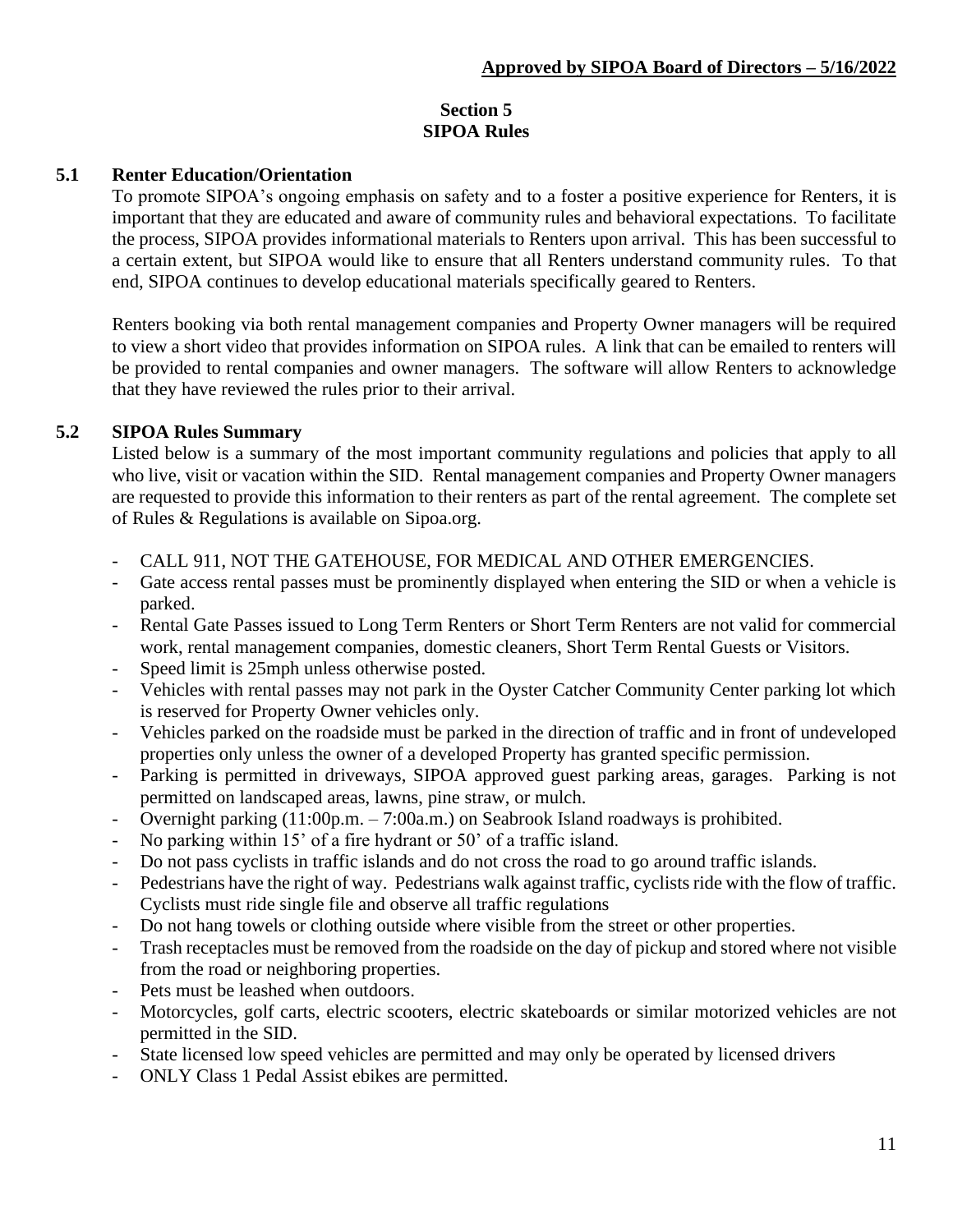- RV's, campers, boats, and trailers are not permitted to be parked in residential driveways or parking lots. The Seabrook Island Club has a parking facility in their maintenance area. Contact Club Maintenance for information.
- Excessively noisy or nuisance behavior is prohibited.
- Fireworks, discharge of weapons or firearms are prohibited.
- Beach fires require a permit application and approval at least 24 hours in advance. (Form is on sipoa.org).
- Don't disturb, harass, or feed wildlife. Maintain a minimum distance of 45' from dolphins.
- From May 1 to October 31, exterior lights on any structures visible from the beach must be turned off for sea turtle protection. Windows facing the beach should be covered with draperies or shades.
- Do not disturb turtle nests on the beach.